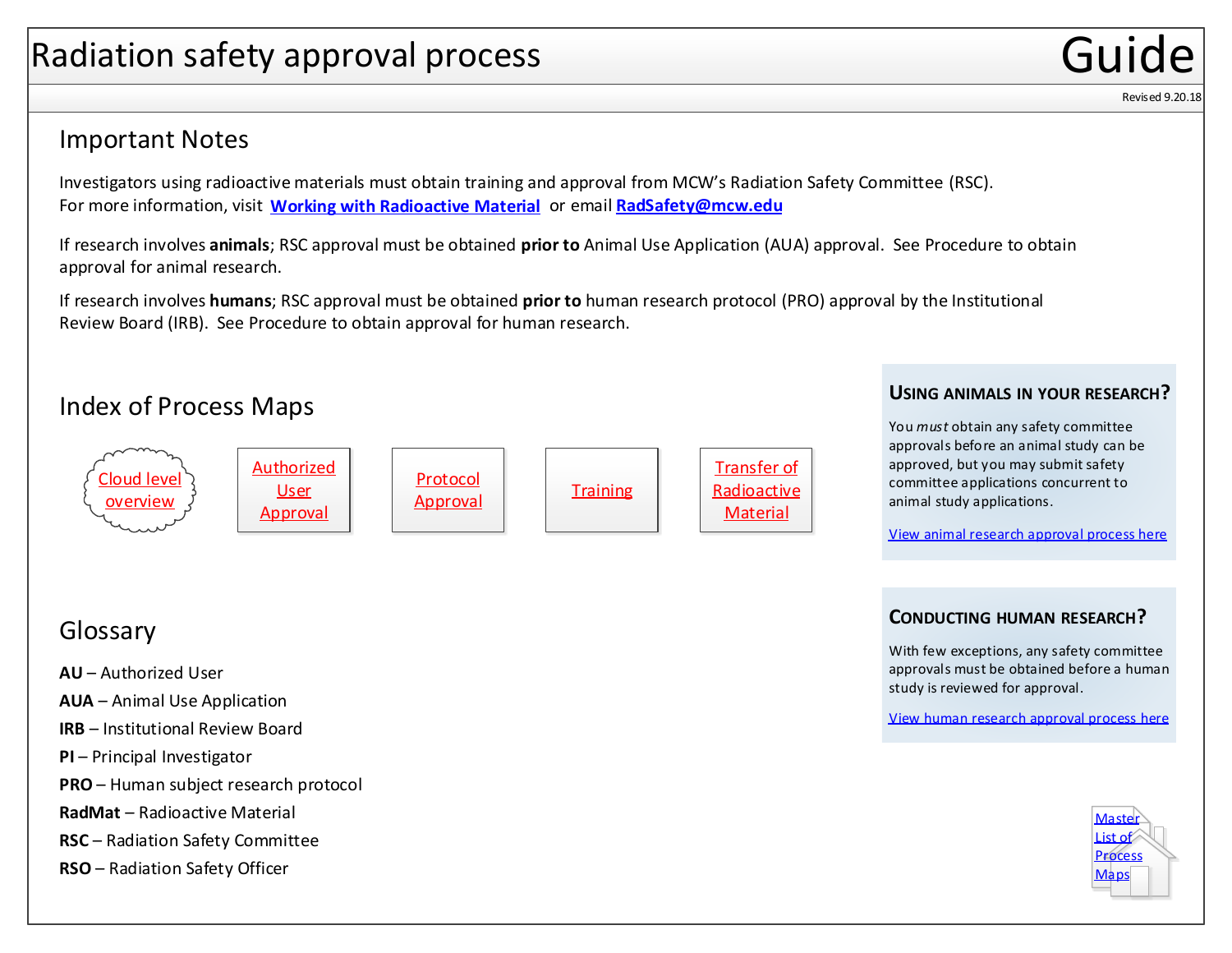<span id="page-1-0"></span>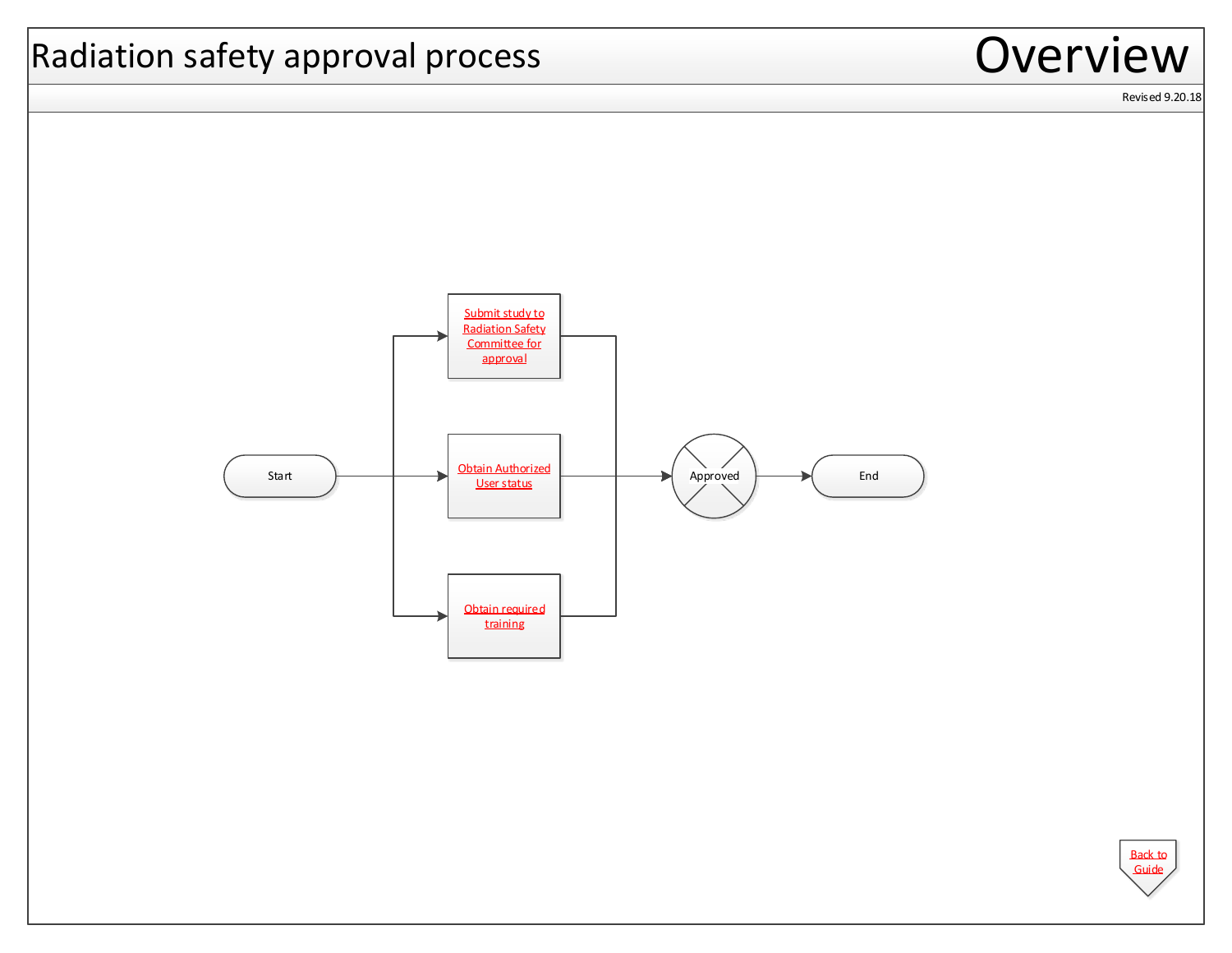# <span id="page-2-0"></span>Radiation safety approval process **Authorized User**



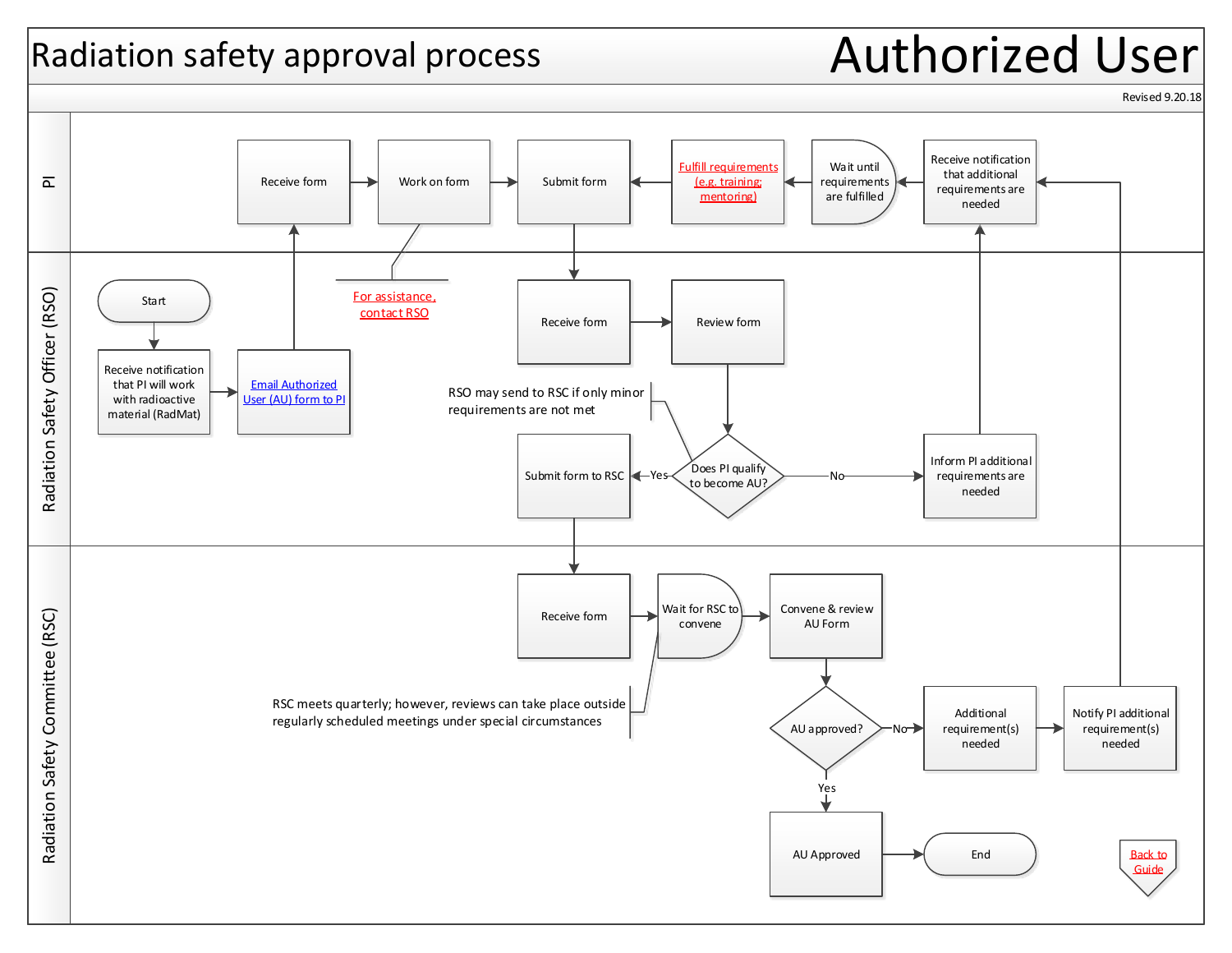# <span id="page-3-0"></span>Radiation safety approval process  $\blacksquare$ Protocol approval

Revised 9.20.18

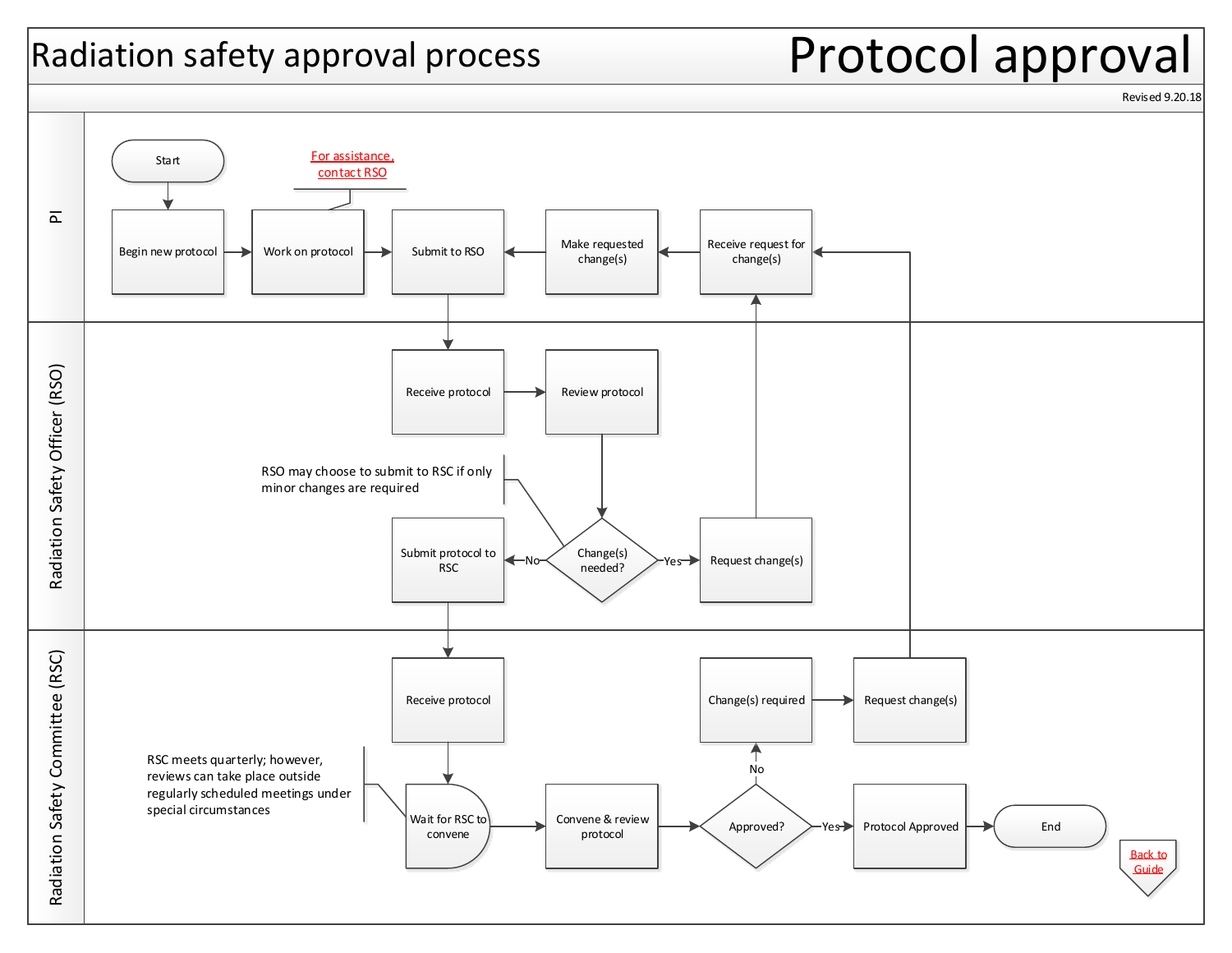# <span id="page-4-0"></span>Radiation safety approval process  $\blacksquare$

Revised 9.20.18